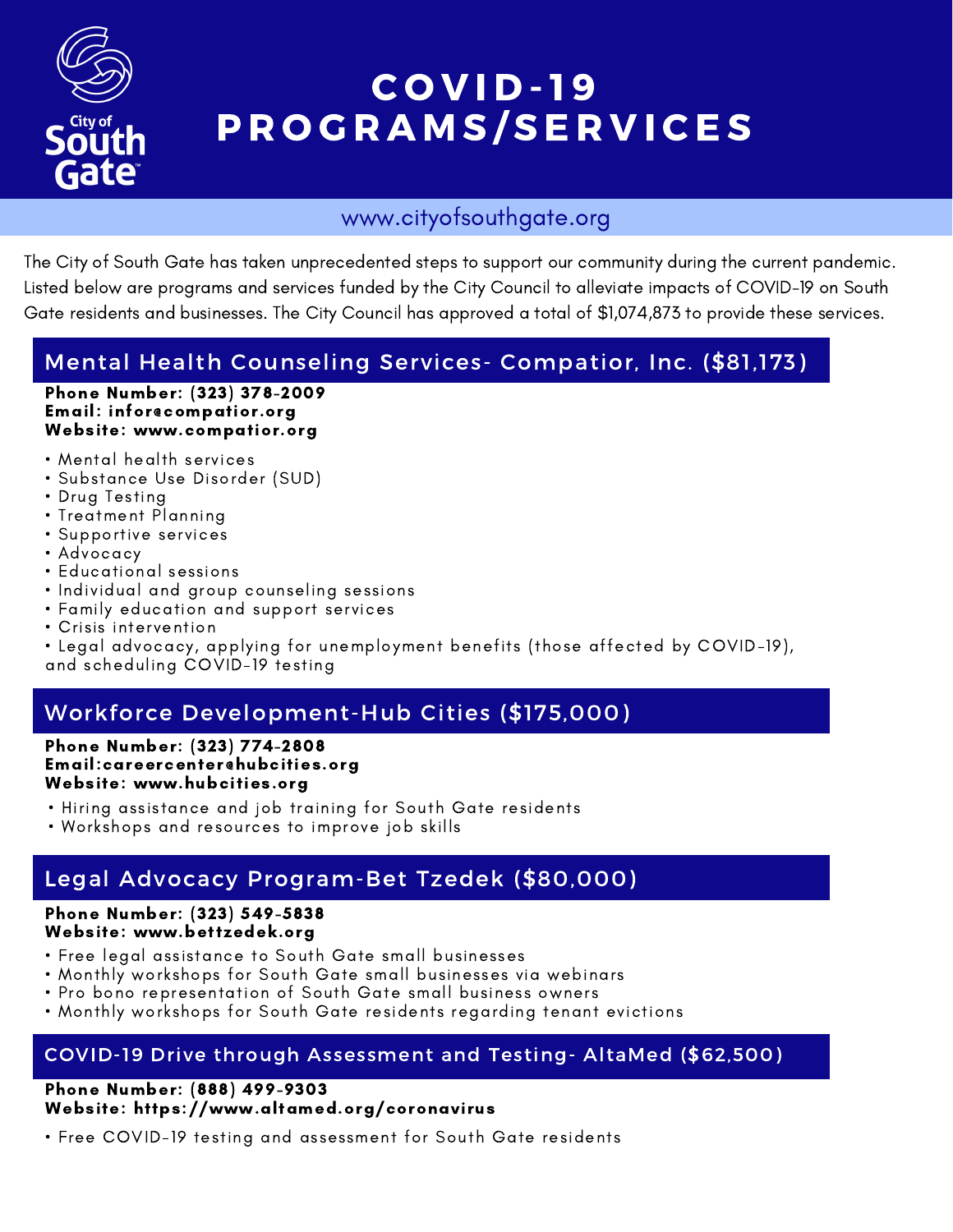#### Homelessness Prevention & Counseling Services - Helpline Youth Counseling, Inc. (\$125,000)

#### Phone Number: (213) 226-0969 Email: wgarcia@hycinc.org or cristinaramirez@hycinc.org Website: hycinc.org

- Rental payments
- Utility bill payments
- Counseling and mental health resources
- Security and utility deposits
- Housing search and placement services
- Mediation between tenants and landlords
- Credit repair services

### Senior Food Distribution- City Program (\$286,200)

#### For service, please contact (323) 563-9501

• Meal deliveries to South Gate seniors and low income residents

### Homeless Services- Salvation Army Bell Shelter (\$45,000)

#### Phone Number: (323)263-1206 Ext. 223 or Ext. 224 Email: paula.taylor@usw.salvationarmy.org or frances.delgado@salvationarmy.org Website: www.bellshelter.salvationarmy.org

• Temporary housing and supportive services to individuals experiencing homelessness

### Family Violence and Prevention- City Program (\$20,000)

#### Phone Number: (323) 357-9667 Email: lmaldonado@sogate.org

- Domestic violence and family counseling
- Support groups
- Referrals and community resources
- Assistance with placement into shelters, if necessary

#### Tempo Small Business Job Retention & Creation- City Program (\$200,000)

#### Phone Number: (323) 563-9535 Email: dguevra@sogate.org

• One-time \$10,000 grants to 20 small business to retain employees and create jobs

### Senior Call Center- City Program

• The Call Center at (323) 563-9501 operates Monday - Friday from 9 a.m. to 4 p.m.

• Provides COVID-19 related info

• Connects seniors with resources such as food programs, mental health services and rental assistance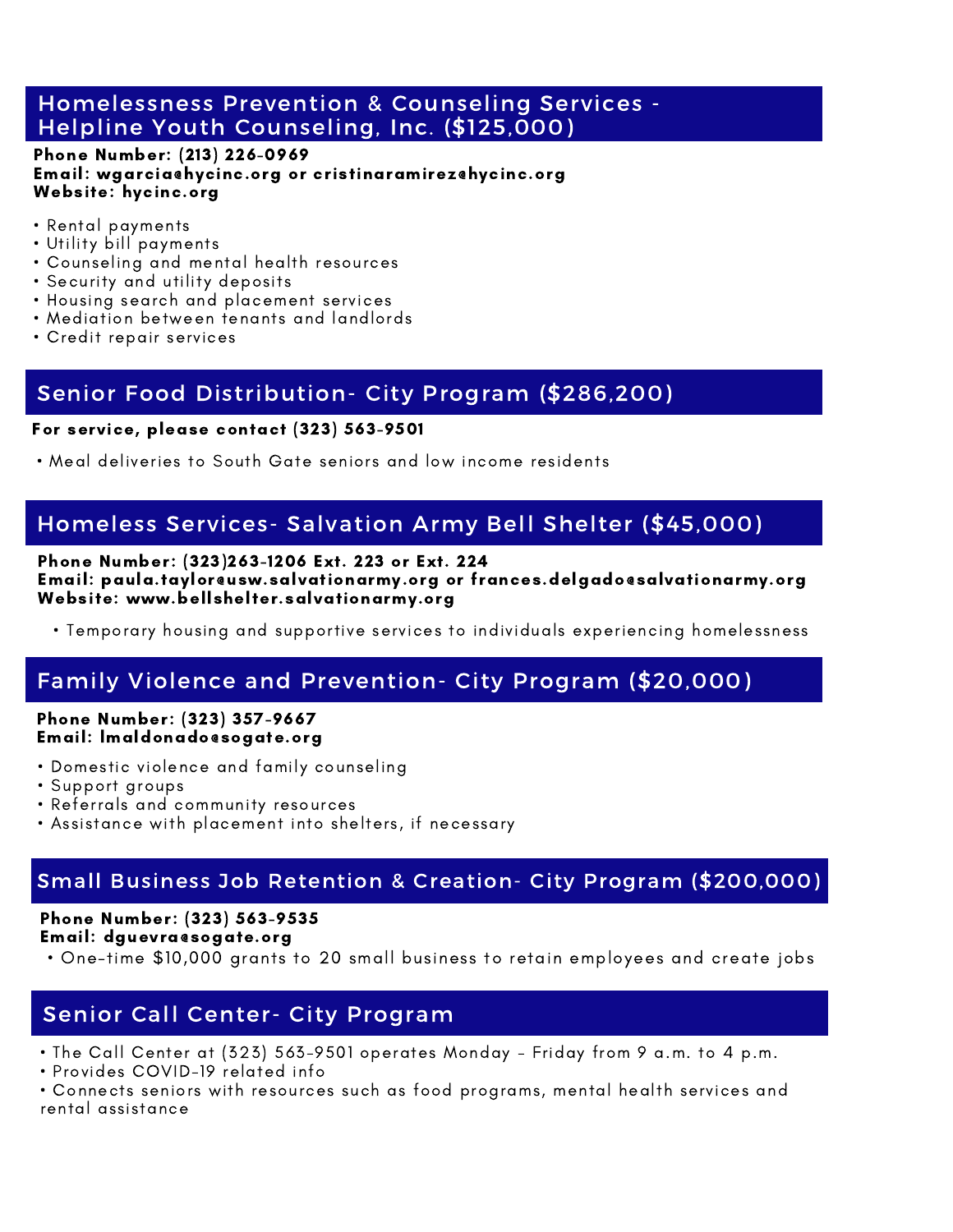# Los Angeles County- COVID 19 Efforts

### Temporary Eviction Moratorium

The Los Angeles County Board of Supervisors extended the local moratorium on evictions through at least July 30th for residential and commercial tenants. The countywide moratorium applies to all local jurisdictions unless they have enacted their own moratoriums. Under the County's moratorium, residential tenants are given up to 12 months after the moratorium expires to repay missed rent.

### Drive-Thru COVID-19 Testing for all LA Counuty residents

Free COVID-19 testing is available to all Los Angeles County residents. For more information about scheduling a test, please visit covid19.lacounty.gov/testing

### Mental Health Resources

The Los Angeles County Department of Mental Health (LACDMH) supports the wellbeing of families, and individuals. For assistance in managing anxiety, panic, frustration and depression—please visit dmh.lacounty.gov or call the 24/7 Help Line at (800) 854-7771.

### Unemployment Benefits

The Employment Development Department provides a variety of support services to people who have lost their jobs or have had their hours reduced due to the impacts of COVID-19 in California. For more information, visit www.edd.ca.gov

### Emergency Shelter

The County is providing shelter to individuals experiencing homelessness. If residents are at-risk of becoming homeless or need a shelter, they can call 211 or visit LA-HOP.org or the Bell Shelter Salvation Army at (323) 263-1206 or bellshelter.salvationarmy.org for information on emergency housing.

#### Free Food for LA County Families

Los Angeles County agencies and partners that provide free groceries and meals are expanding their services during COVID-19. Some programs also provide free delivery. To see options and find food distribution sites near you please visit: food-resourceslacounty.hub.arcgis.com

### WIC Benefits for Families Affected by COVID-19

WIC is assisting families whose income has been affected by the COVID-19 pandemic and are pregnant or have a child under 5, by providing them with nutritious foods and resources to keep their growing family healthy. WIC services are available online and by phone. To apply for benefits, visit: www.phfewic.org or call 1-844-601-0366

### Great Plates Delivered Program

Free meal delivery service is available to South Gate seniors. The program has two purposes: To help seniors and other adults at high risk from COVID-19 stay home by delivering 3 meals a day; and support local businesses struggling to stay afloat during the pandemic. For more information or to apply, visit wdacs.lacounty.gov or call 211.

### LA County Disaster Help Center

LA County is assisting small business owners seeking immediate help during the current COVID-19 emergency by providing resources and guidance related to: access to capital, avoiding layoffs, business operations, and ways to assist employees. For assistance, call (833) 238-4450 or email disasterhelpcenter@lacounty.gov.

Hours of operation are Monday - Friday, 8:30 a.m. to 5:30pm.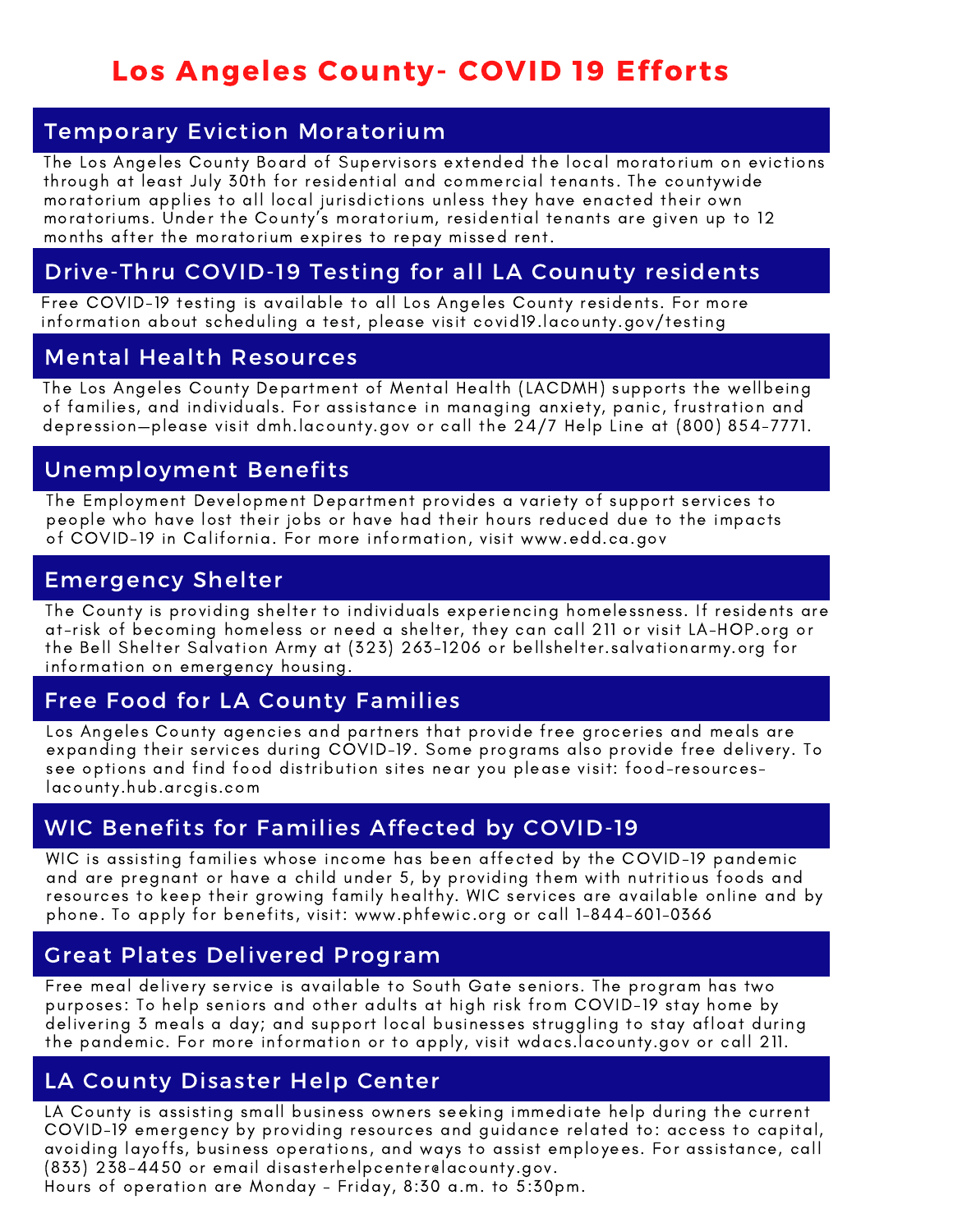

# P R O G R A M A S / S E R V I C I O S C O V I D - 1 9

### www.cityofsouthgate.org

La Ciudad de South Gate ha tomado medidas sin precedentes para apoyar a nuestra comunidad durante la actual pandemia. A continuación les enumeramos los programas y servicios financiados por el Concejo Municipal para aliviar los impactos de COVID-19 en los residentes y empresas de South Gate. El Concejo Municipal ha aprobado un total de \$1,074,873 para proporcionar estos servicios.

### Servicios de Asesoramiento de Salud Mental - Compatior, Inc. (\$81,173)

#### Número de Teléfono: (323) 378-2009 Correo Electrónico: infor@compatior.org Página Web: www.compatior.org

- Servicios de salud mental
- Trastorno Por Uso de Substancias (SUD)
- Pruebas de Uso de Drogas
- Planificación de Tratamiento
- Servicios de apoyo
- Defensa
- Sesiones Educacionales
- Sesiones de Consejería individuales y en grupo
- Educación familiar y servicios de apoyo
- Intervención de crisis
- Defensa legal, solicitando beneficios de desempleo (aquellos afectados por COVID-19), programando hacerse pruebas de COVID-19

### Desarrollo de la Fuerza Laboral- Hub Cities (\$175,000)

Número de Teléfono: (323) 774-2808 Correo Electrónico: careercenter@hubcities.org Página Web: www.hubcities.org

- Asistencia de empleo y entrenamiento laboral para residentes de South Gate
- Talleres y recursos mejoran las habilidades laborales

### Programa de Defensa Legal - Bet Tzedek (\$80,000)

#### Número de Teléfono: (323) 549-5838 Página Web: www.bettzedek.org

- Asistencia legal gratis a empresas pequeñas de South Gate
- Talleres mensuales para empresas pequeñas de South Gate por seminarios web
- Representación pro bono de dueños de empresas pequeñas de South Gate
- Talleres mensuales para los residentes de South Gate acerca del desalojo de inquilinos

### Evaluación y Pruebas de COVID-19 Desde Su Coche - AltaMed (\$62,500)

#### Número de Teléfono: (888) 499-9303 Página Web: https://www.altamed.org/coronavirus

• Evaluación y pruebas gratis de COVID-19 para residentes de South Gate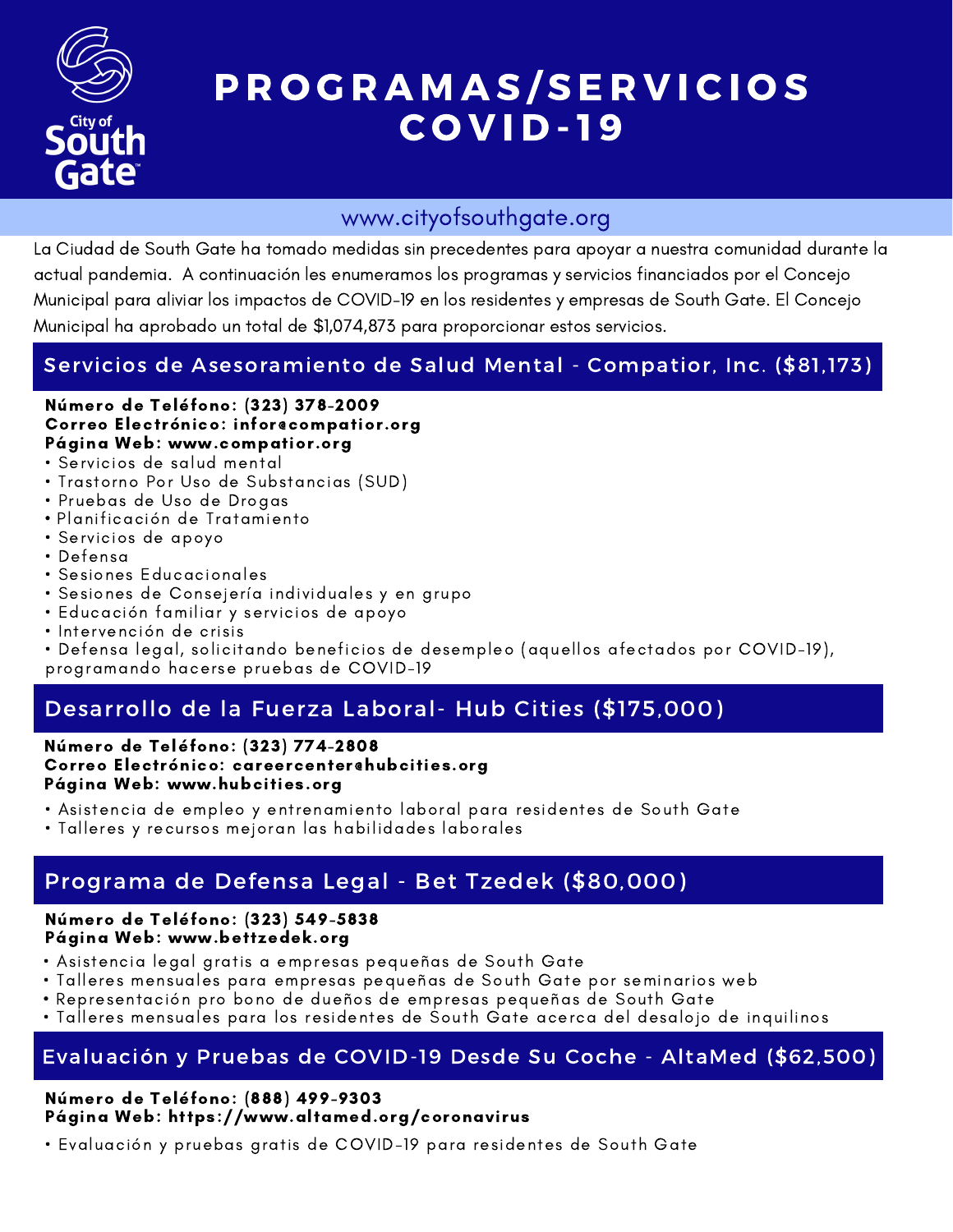#### Servicios de Asesoramiento y Prevención de Falta de Vivienda - Helpline Youth Counseling, Inc. (\$125,000)

#### Número de teléfono: (213) 226-0969 Correo electrónico: wgarcia@hycinc.org o cristinaramirez@hycinc.org Página Web: hycinc.org

- Pagos de alquiler/renta
- Pagos de cuentas de utilidades/servicios públicos
- Asesoramiento y recursos de salud mental
- Depósitos de seguridad y de utilidades/servicios públicos
- Servicios de búsqueda y colocación de vivienda
- Mediación entre inquilinos y propietarios
- Servicios de reparación de crédito

#### Distribución de Alimentos Para Personas de la Tercera Edad-Programa de la Ciudad (\$286,200)

#### Para servicios, favor de comunicarse al (323) 563-9501

• Entregas de comida a personas de la tercera edad y residentes de bajos ingresos de South Gate

#### Servicios Para Personas Sin Hogar - Salvation Army Bell Shelter (\$45,000)

#### Número de Teléfono: (323)263-1206 Ext. 223 Paula Taylor o Ext. 224 Francis Delgado Correo Electrónico: paula.taylor@usw.salvationarmy.org o frances.delgado@salvationarmy.org Página Web: www.bellshelter.salvationarmy.org

• Vivienda temporal y servicios de apoyo a personas que experimentan falta de hogar

### Violencia Familiar y Prevención – Programa de la Ciudad (\$20,000)

#### Número de Teléfono: (323) 357-9667 Correo Electrónico: lmaldonado@sogate.org

- Violencia doméstica y asesoramiento familiar
- Grupos de apoyo
- Referencias y recursos de la comunidad
- Asistencia para la colocación en refugios si es necesario

#### Programa de la Ciudad (\$200,000) Retención y Creación de Empleos en Pequeñas Empresas –

Número de Teléfono: (323) 563-9535

#### Correo Electrónico: dguevra@sogate.org

• Subsidios de una sola vez de \$10,000 a 20 pequeñas empresas para retener a los empleados y crear puestos de trabajo

#### Centro de Llamadas Para Personas de la Tercera Edad – Programa de la Ciudad

- El Centro de Llamadas en el (323) 563-9525 funciona de Lunes Viernes de 9 a.m. a 4 p.m.
- Proporciona información relacionada a COVID-19
- Conecta a personas de la tercera edad con recursos tales como programas de comida,

servicios de salud mental y asistencia de pagos de alquiler